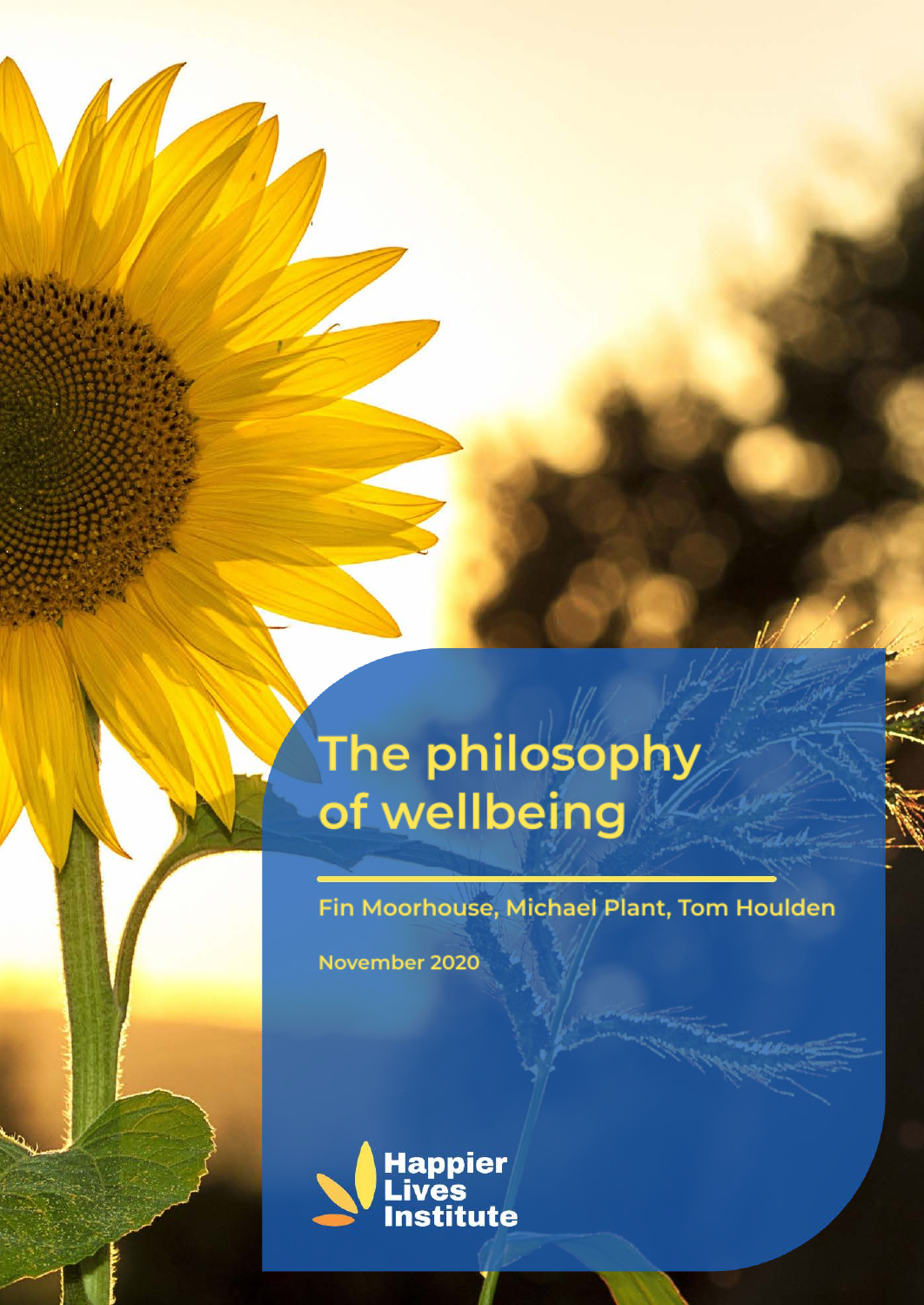

## **Contents**

| 1. The concept                    |    |
|-----------------------------------|----|
| 2. Theories of wellbeing          | 3  |
| 2.1. Hedonism                     | 3  |
| 2.2. Desire satisfaction theories | 4  |
| 2.3. Objective list theories      | 5. |
| <b>3. Practical implications</b>  |    |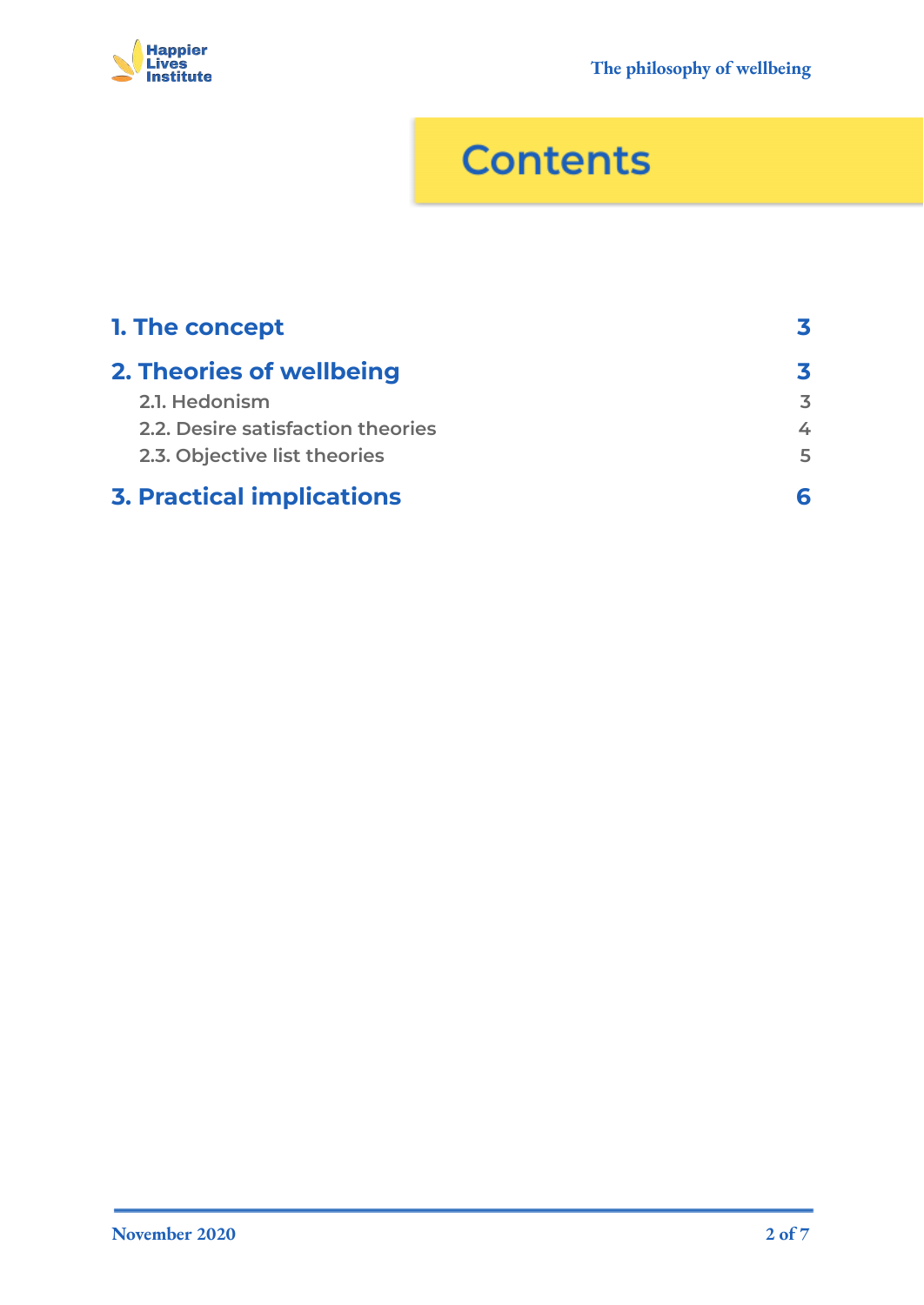

HLI conducts both theoretical and applied research in order to find the most effective ways to measure and increase global wellbeing. But, what is 'wellbeing'?

This short article summarises what philosophers do (and don't) mean by the term, then introduces the three main rival accounts of what wellbeing is and considers their theoretical strengths and weaknesses. It ends with a brief comment on what the different theories imply, in reality, the priorities are.

## <span id="page-2-0"></span>**1. The concept**

In philosophy, 'wellbeing' refers to what is [intrinsically \(or non-instrumentally\)](https://plato.stanford.edu/entries/value-intrinsic-extrinsic/) good for someone. Whereas instrumental goods like wealth are valuable only as a means to something else, wellbeing is what ultimately makes someone's life go well. Understanding what ultimately makes life go well is of obvious value: every plausible ethical view holds that wellbeing matters in principle and, in practice, we do put great effort into improving the wellbeing of ourselves and others.

## <span id="page-2-1"></span>**2. Theories of wellbeing**

Theories of wellbeing are generally divided into three families: hedonism, desire satisfaction views, and objective list views ( $\frac{\text{Parfit}}{\text{1984, p.493}}$ ). Even within each, there is scope for significant disagreement. For instance, it wouldn't make sense to refer to 'the objective list theory', as there are so many variants. In this short article, we will briefly introduce the 'classic' versions of each family, before considering their theoretical appeal and key objections.

Note that the question of what wellbeing consists in is separate from the questions of whether it is the only intrinsic good, and whether we ought always and only to maximise it—questions this article does not address [\(Schroeder, 2016](https://plato.stanford.edu/entries/value-theory/)).

#### <span id="page-2-2"></span>**2.1. Hedonism**

Hedonism is the claim that wellbeing consists of an overall positive balance of pleasure over pain (both broadly construed). In other words, our lives go best when they have the greatest amount of happiness.

The positive case for hedonism is obvious: what is good for me is plausibly whatever feels good to me, and vice versa. What makes agony bad is, in the first instance, how it feels. Further, it seems strange to think that something I never experience can make a difference to my wellbeing—if I never feel its impact, how can it have affected me?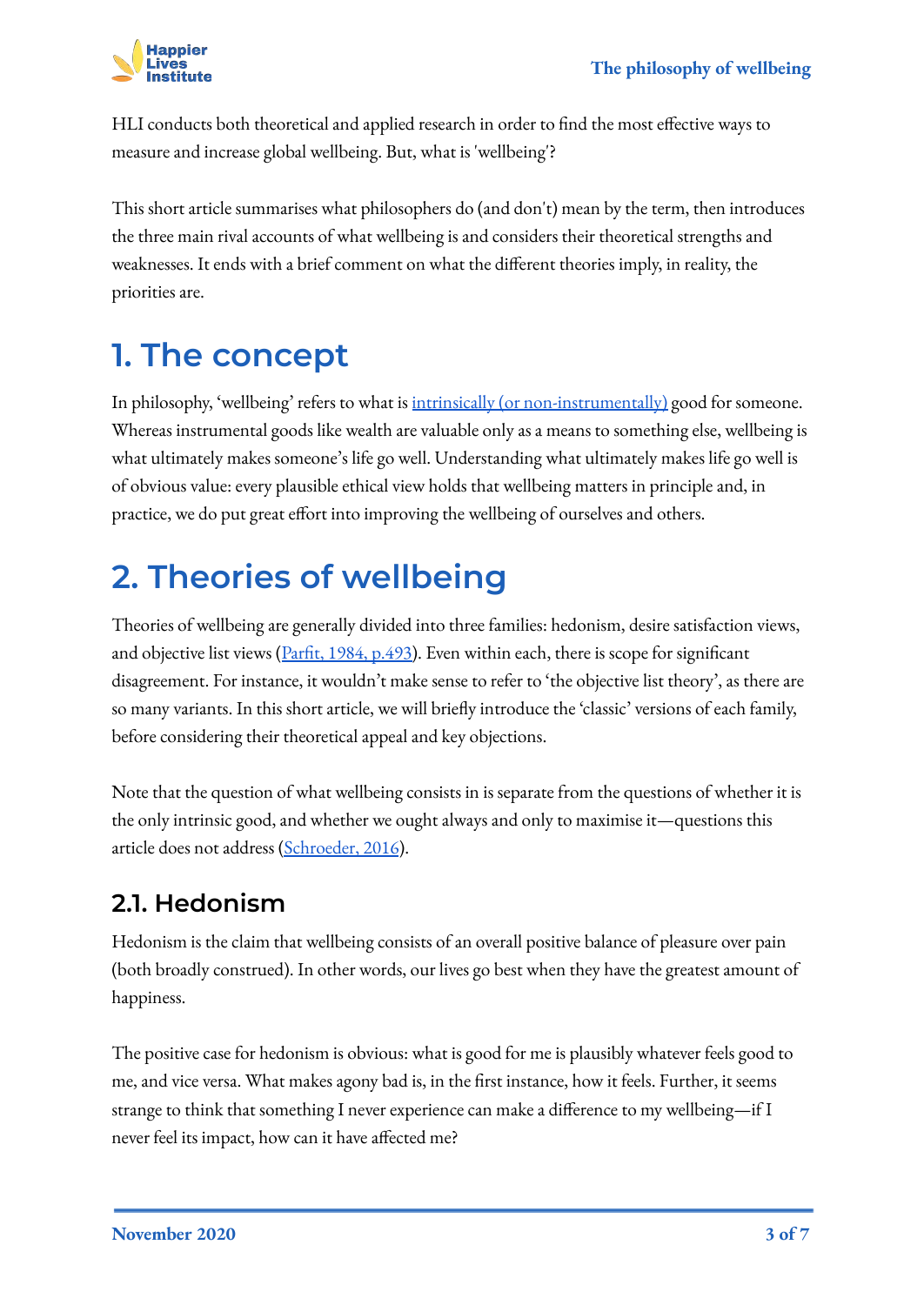

Some clarificatory points: hedonism claims that pleasure or happiness are valuable irrespective of whether we think they are valuable—if they were only valuable because we desired them, hedonism would amount to a kind of desire theory (which we come to next). Secondly, the word 'hedonism' means something different as a philosophical term than it does in ordinary usage, where it is associated with reckless or indulgent pleasure-seeking. Third, accepting hedonism does not entail that we should act only in pursuit of our own wellbeing—that view is called 'egoism'. There is nothing irrational with accepting that what makes everyone's lives go well is happiness, but that my happiness is not more morally valuable than yours.

Perhaps the most prominent objection to hedonism is the 'experience machine' ([Nozick, 1974, pp.](https://en.wikipedia.org/wiki/Anarchy,_State,_and_Utopia)  $42-45$ ). You are offered the opportunity to spend the remainder of your life inside a virtual reality capable of simulating any experience, all of which are subjectively indistinguishable from the genuine article. Once plugged in, you could indulge in any number of pleasurable or happy experiences without ever wishing or even knowing you had left the real world. Would plugging in make your life go better? You might object to plugging in because you could not then fulfil your moral duty to help others. Note, however, that the question concerns what makes your life go well for you. To sidestep this moral objection, just imagine you were the last living person and therefore you have no moral duties to anyone else.

The hedonist is committed to saying that the experience machine would make your life go better. But most people react with aversion to the prospect of leaving behind the real world for a simulated existence, however pleasurable or happy. The main reason they give is that they desire to do many things in the actual world; the mere experience of (apparently) doing them is no substitute for in fact doing them. This suggests a second family of theories.

#### <span id="page-3-0"></span>**2.2. Desire satisfaction theories**

Desire or preference satisfaction theories appeal instead to the fulfilment of a person's desires as what makes their life go well. Importantly, it is not the feeling or experience of a desire being satisfied that is being said to matter but that a desire is in fact satisfied. You want to have climbed Everest, rather than merely believe that you have. If one only wanted to feel satisfied, the view would also be vulnerable to the experience machine objection (although Heathwood ([2006,](https://philpapers.org/rec/HEADSA) [2015](https://philpapers.org/rec/HEADT)) does argue for such a 'hybrid' view, where pleasure is understood as the subjective satisfaction of desire).

Different theories disagree over which desires count. The simplest 'summative' answer says that the more fulfilment of the more desires the better. Against this, Parfit ([1984, p.497](https://rintintin.colorado.edu/~vancecd/phil1100/Parfit1.pdf)) suggests a case where someone is given the chance to become addicted to a readily available and inexpensive drug, which delivers no pleasure on being taken but promises intense pains of withdrawal. Becoming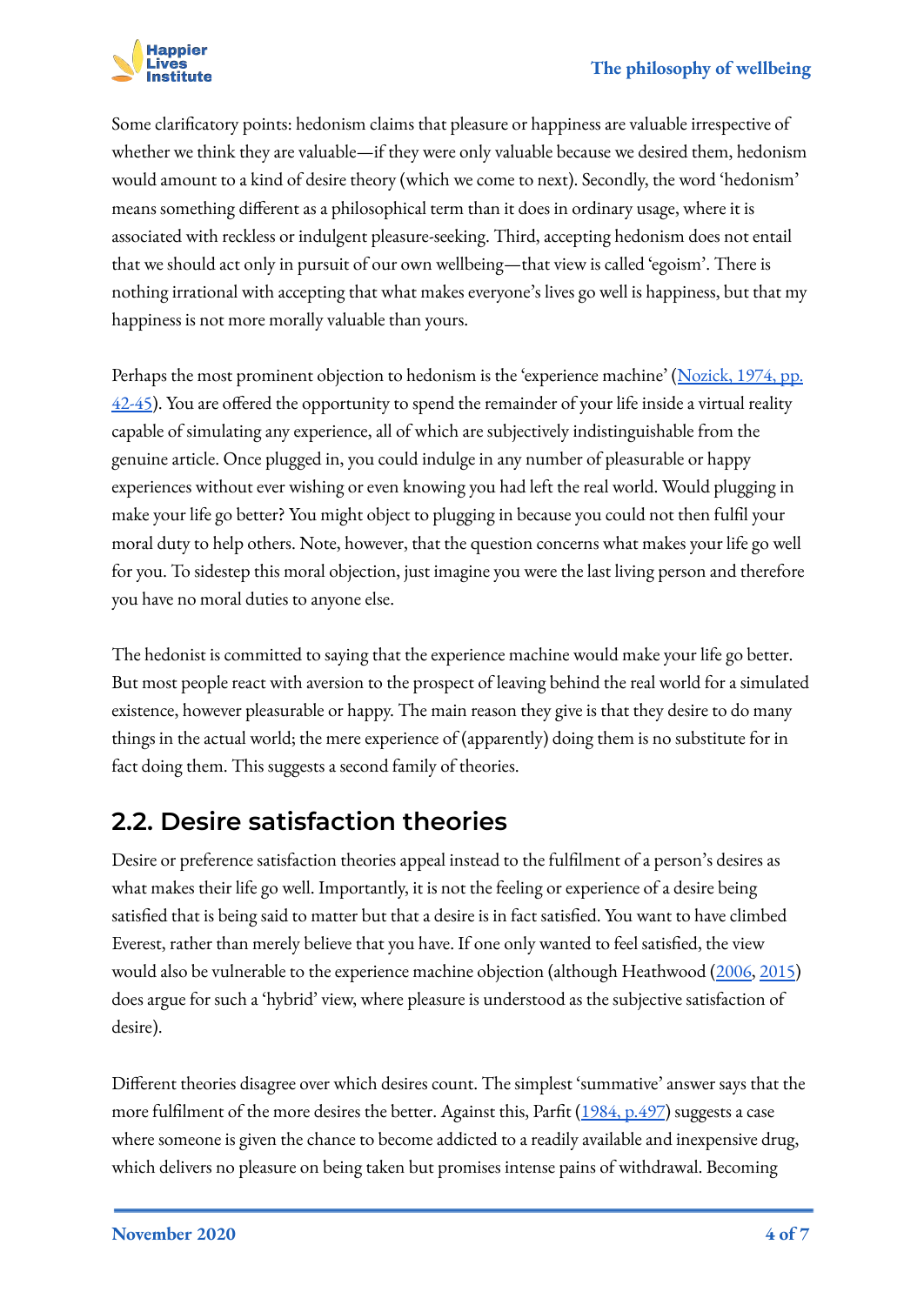

addicted allows the person to fulfil many more desires than not becoming addicted but it does not seem addiction would make their life go better.

A more plausible desire theory must therefore find a way of limiting the kinds of desires that count. One such strategy appeals to those desires a person would have if they were better or fully informed about the relevant facts. Another strategy privileges higher-order over first-order desires (a 'higher-order desire' is a desire about what one desires). On 'global' desire theories, a desire counts just in case it is "about some part of one's life considered as a whole, or is about one's whole life" ([Parfit, 1984\)](https://rintintin.colorado.edu/~vancecd/phil1100/Parfit1.pdf). Such a theory can explain that addiction is bad for someone because they desire not to have an addicted life.

Perhaps surprisingly, the philosophical literature has paid relatively little attention to life satisfaction—an overall judgement about how well one's life is going. Yet, measures of life satisfaction are popular, indeed increasingly so, in both the social sciences and in policymaking ([Diener, Lucas, and Oishi, 2018](https://www.collabra.org/article/10.1525/collabra.115/)). While life satisfaction theories of wellbeing are usually understood as distinct from desire theories ( $\frac{Haybron, 2016}{B}$  $\frac{Haybron, 2016}{B}$  $\frac{Haybron, 2016}{B}$ , life satisfaction might instead be taken as an aggregate of one's global desires: I am satisfied with my life to the extent that it achieves my overall desires about it.

Plant ([2020\)](https://www.happierlivesinstitute.org/life-satisfaction-theories.html) argues that life satisfaction/global desire theories are vulnerable to 'automaximisation'. These theories hold that the only desires that matter are ones individuals choose for themselves, therefore individuals can make their lives go best by choosing to only have desires that are trivially easy to fulfil—such as desiring to have (or not have) hair. Another issue for such views is that they seem to offer no way of ascribing wellbeing to beings that lack desires about how their lives go overall, such as dogs, who we tend to think do have wellbeing.

Whatever form they take, desire theories treat the fulfilment of (certain) desires as what ultimately makes someone's life go well. A general objection to this is that the objects of desire (friendships, success, happiness) are not valuable because they are desired; rather they are desired because they are valuable—and so desire theories have got the explanation the wrong way around.

#### <span id="page-4-0"></span>**2.3. Objective list theories**

All objective list theories claim there can be things that make a person's life go better which are neither pleasurable to nor desired by them. Classic items for this list include success, friendship, knowledge, virtuous behaviour, and health. Such items are 'objective' in the sense of being concerned with facts beyond both a person's conscious experience and/or their desires. Facts about my physical health, for instance, can be true or false regardless of whether I value my health, enjoy my health, or believe I am healthy. Defenders of objective list theories might object to the previous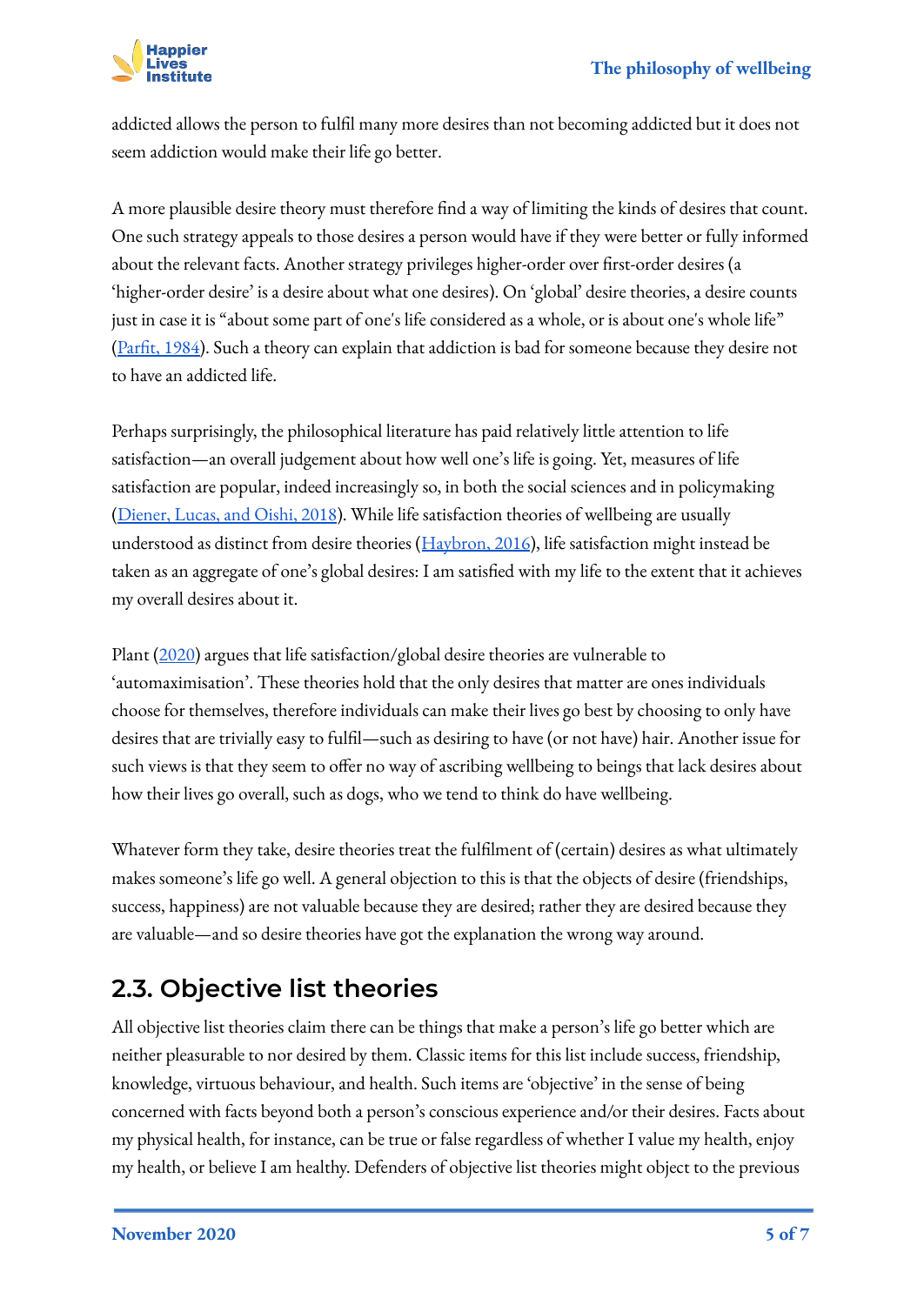

two monistic theories on the grounds that they are naively simplistic in holding that wellbeing can be reduced to a single element: life is far more complicated than that (*Fletcher*, 2013).

Yet, pluralism—the view that more than one thing makes up wellbeing—faces its own challenges. Do the items have a characteristic feature in common? If they do, why not replace the list with that single feature? If autonomy, wisdom, and pleasure are each intrinsically good because we desire them, is it not more straightforward to say that desire fulfilment is what matters? Yet, if they have no common characteristic, then in virtue of what are these items, and no others, on the list?

One option is to point towards the common characteristic of perfectibility —either of our species' nature, or of achievements in "art, science, and culture" [\(Rawls, 1971, p.325\)](https://en.wikipedia.org/wiki/A_Theory_of_Justice). For instance, Foot ([2003\)](https://philpapers.org/rec/FOONG) argues that what is good for me is what makes me a more perfect human being—much as what is good for a cactus is what makes for a flourishing cactus.

Another approach is to appeal to the method(s) that generate the list. Foremost among these methods is 'reflective judgement' or 'refined intuition'  $(Rawls 1971)$  $(Rawls 1971)$  $(Rawls 1971)$  — the [process](https://plato.stanford.edu/entries/reflective-equilibrium/) of iteratively updating our beliefs to achieve coherence between our various attitudes towards particular cases and general principles. Defenders of this approach would be right to point out that neither hedonism nor desire theories claim to use any further methods: they just happen to end up with a single component of wellbeing while objective list theories end up with many.

### <span id="page-5-0"></span>**3. Practical implications**

Do advocates of different theories disagree about how we can use our resources most effectively to improve people's lives? The good news is that uncertainty about these theoretical questions does not seem to preclude reaching some understanding of how to improve wellbeing in practice. This is because philosophical theories of wellbeing often converge on which things lead to wellbeing: the person who is happy, successful, wise, and loved will have a high wellbeing life on all plausible theories. Determining the extent of practical disagreement between these theories is a further, empirical challenge. To answer it, we first need to determine valid measures for each theory being considered and then investigate the extent to which they differ in the world as it is.

Our current understanding of the extent to which different theories of wellbeing generate different priorities is far from complete. The area where we perhaps know most is about the practical differences between hedonism and the 'global' desire theory. These theories correspond to well-established measures in the social sciences: momentary affect (happiness) and life satisfaction, respectively. While the two measures tend to agree on what is good or bad for people, some changes